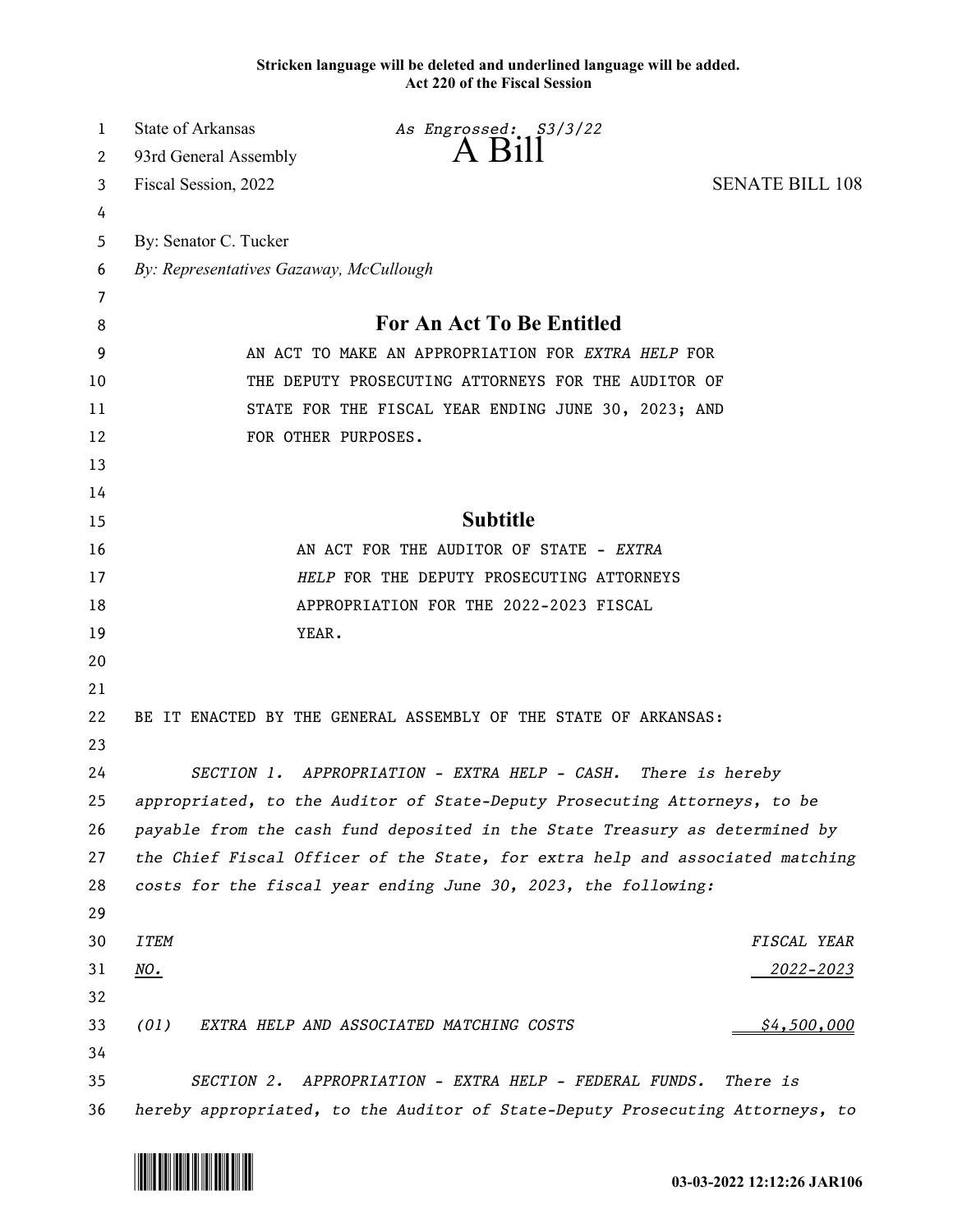As Engrossed: S3/3/22 SB108

 *be payable from the federal funds as designated by the Chief Fiscal Officer of the State, for extra help and associated matching costs for the fiscal year ending June 30, 2023, the following:*

 *ITEM FISCAL YEAR NO. 2022-2023 (01) EXTRA HELP AND ASSOCIATED MATCHING COSTS \$4,500,000*

 *SECTION 3. EXTRA HELP. There is hereby authorized, for the Auditor of State - Deputy Prosecuting Attorneys for the 2022-2023 fiscal year, the following maximum number of part-time or temporary employees, to be known as "Extra Help", payable from funds appropriated herein for such purposes: forty-five (45) temporary or part-time employees, when needed, at rates of pay not to exceed those provided in the Uniform Classification and Compensation Act, or its successor, or this act for the appropriate classification.*

 SECTION *4*. COMPLIANCE WITH OTHER LAWS. Disbursement of funds authorized by this act shall be limited to the appropriation for such agency and funds made available by law for the support of such appropriations; and the restrictions of the State Procurement Law, the General Accounting and Budgetary Procedures Law, the Revenue Stabilization Law, the Regular Salary Procedures and Restrictions Act, or their successors, and other fiscal control laws of this State, where applicable, and regulations promulgated by the Department of Finance and Administration, as authorized by law, shall be strictly complied with in disbursement of said funds.

 SECTION *5*. LEGISLATIVE INTENT. It is the intent of the General Assembly that any funds disbursed under the authority of the appropriations contained in this act shall be in compliance with the stated reasons for which this act was adopted, as evidenced by the Agency Requests, Executive Recommendations and Legislative Recommendations contained in the budget manuals prepared by the Department of Finance and Administration, letters, or summarized oral testimony in the official minutes of the Arkansas Legislative Council or Joint Budget Committee which relate to its passage and adoption.